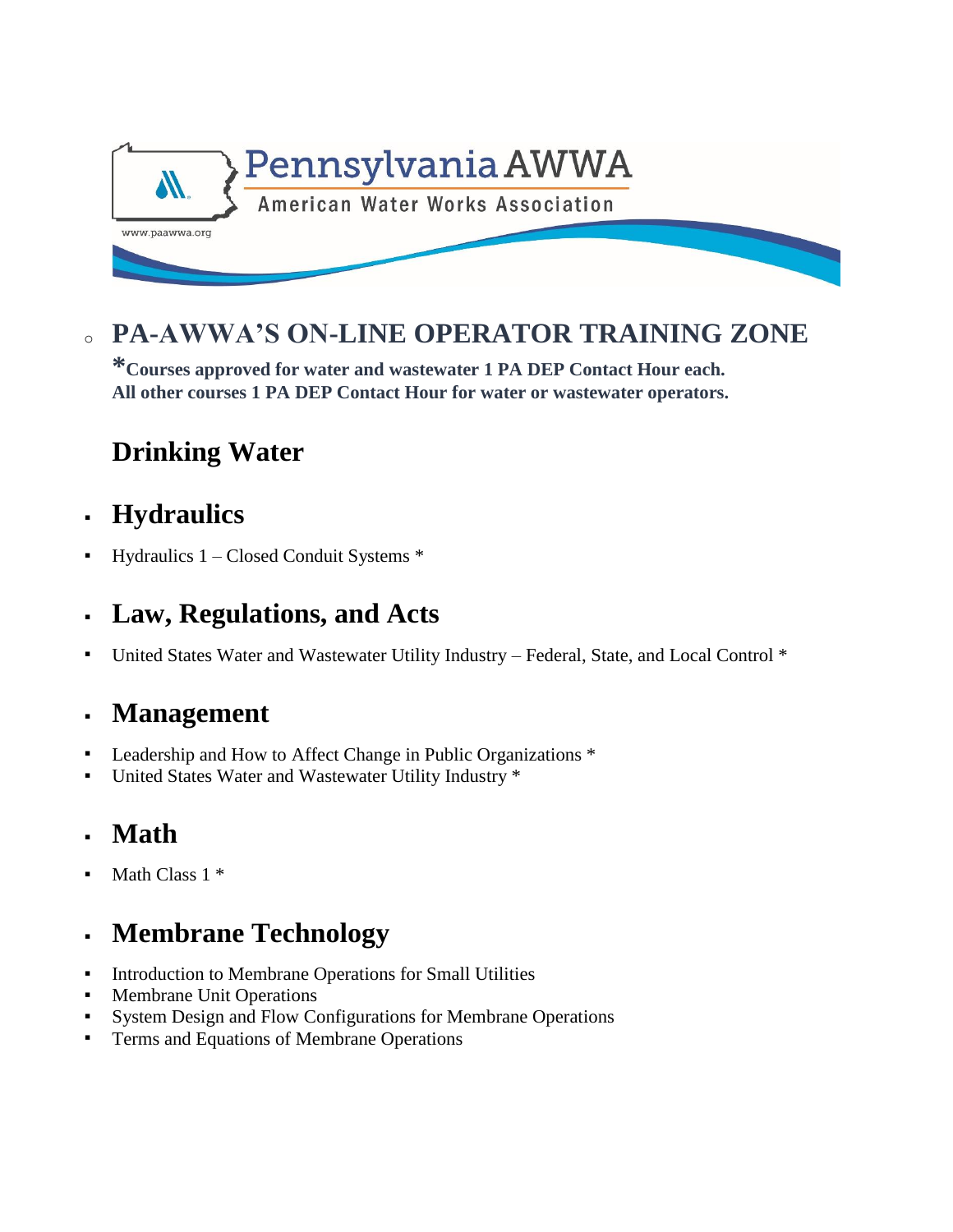### **[Safety](https://paawwa.360water.com/courses/521)**

- Accident Investigation \*
- Basic Safety Fundamentals for the Water & Distribution System Operator
- Confined Space Entry  $*$
- Lock Out Tag Out The Control of Hazardous Energy  $*$

### **[Water Analysis](https://paawwa.360water.com/courses/522)**

- How to Perform Total Coliform Analytical Test for Drinking Water Quality
- Introductory to the Development of a Quality Assurance/ Quality Control Plan  $*$
- Investigating the Causes of Total Coliform Positive Samples from Drinking Water Distribution Systems

### **[Water Distribution](https://paawwa.360water.com/courses/523)**

- Cross Connection Control
- Introduction to Distribution System Piping and Valving

### **[Water Treatment](https://paawwa.360water.com/courses/524)**

- Drinking Water Disinfection
- Drinking Water Ion Exchange Softening
- Drinking Water Precipitation Softening
- Fundamentals of Coagulation and Flocculation
- Media Filtration for Drinking Water
- Ultraviolet Disinfection 1 WTR

#### <sup>o</sup> **[Wastewater](https://paawwa.360water.com/courses/525)**

### **[Law, Regulations, and Acts](https://paawwa.360water.com/courses/10295)**

- Pretreatment Regulations
- United States Water and Wastewater Utility Industry Federal, State, and Local Control \*

### **[Management](https://paawwa.360water.com/courses/10297)**

- Leadership and How to Affect Change in Public Organizations \*
- United States Water and Wastewater Utility Industry \*